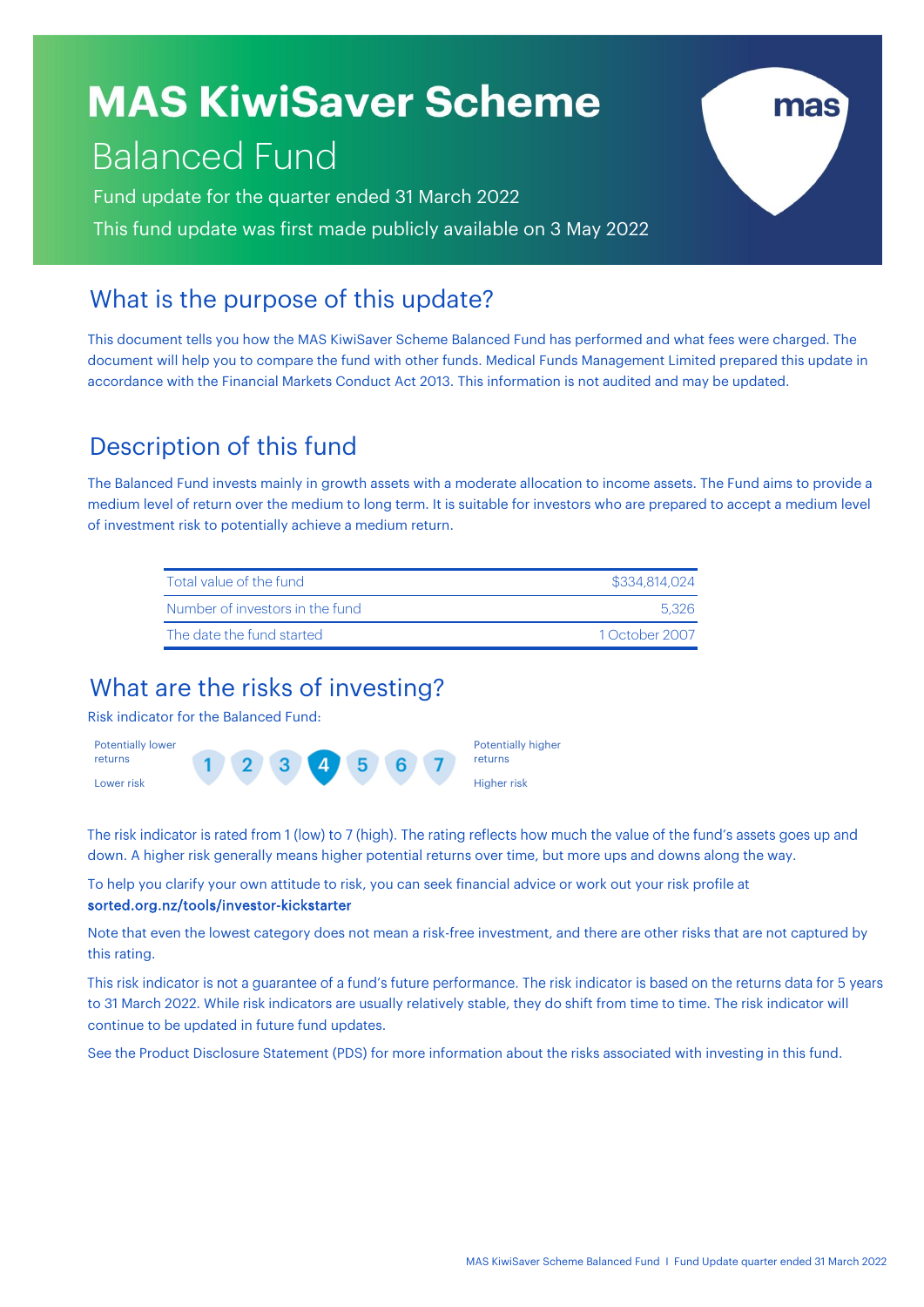## How has the fund performed?

|                                                                           | Average over past<br>5 years | Past year |
|---------------------------------------------------------------------------|------------------------------|-----------|
| Annual return<br>(after deductions for charges and tax)                   | 6.25%                        | 1.45%     |
| Annual return<br>(after deductions for charges but before tax)            | 6.93%                        | 1.41%     |
| Market index annual return<br>(reflects no deduction for charges and tax) | 7.28%                        | 0.94%     |

The market index comprises the benchmark index returns of each of the asset classes weighted by their benchmark asset allocations. Additional information about the market index is available on the offer register at [disclose-register.companiesoffice.govt.nz](https://disclose-register.companiesoffice.govt.nz/)

## Annual Return Graph



This shows the return after fund charges and tax for each of the last 10 years ending 31 March. The last bar shows the average annual return for the last 10 years, up to 31 March 2022.

Important: this does not tell you how the fund will perform in the future.

Returns in this update are after tax at the highest prescribed investor rate (PIR) of tax for an individual New Zealand resident. Your tax may be lower.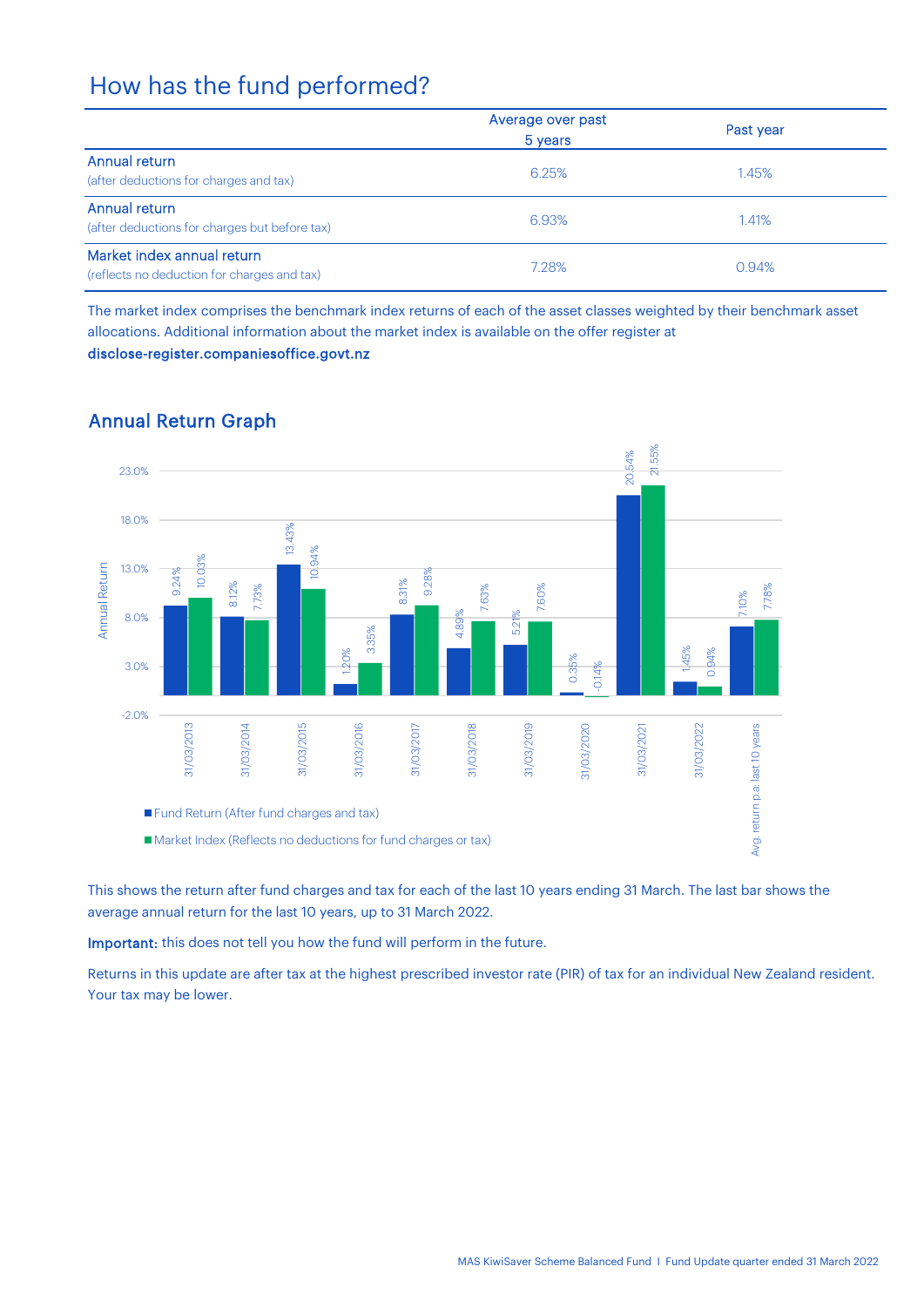# What fees are investors charged?

Investors in the Balanced Fund are charged fund charges. In the year to 31 March 2022 these were:

|                                             | % of net asset value <sup>1</sup> |  |
|---------------------------------------------|-----------------------------------|--|
| <b>Total fund charges</b>                   | 1.11%                             |  |
| Which are made up of:                       |                                   |  |
| Total management and administration charges | 1.11%                             |  |
| Including:                                  |                                   |  |
| Manager's basic fee <sup>2</sup>            | 0.96%                             |  |
| Other management and administration charges | 0.15%                             |  |
| Total performance-based fees                | 0.00%                             |  |
|                                             | Dollar amount per investor        |  |
| Other charges                               | \$C                               |  |

<sup>1</sup>The annual fund charges include GST as applicable. Fees and charges may not sum to the total fund charges due to rounding.

 $2$  From 23 June 2021 the manager's basic fee was reduced from 1.00% to 0.95%. You can find more information about the fees and charges in the Product Disclosure Statement (PDS). From 23 June 2021 the minimum manager's basic fee of \$12.50 per calendar quarter (\$50 per annum) was removed for members under the age of 25.

The annual manager's basic fee is subject to a minimum fee of \$12.50 per calendar quarter (\$50 per annum) for members over the age of 25. Therefore for members over the age of 25 with an account balance of less than \$5,882 the actual manager's basic fee charged as a percentage of the member's account balance may be higher than that stated in the PDS.

Investors may also be charged individual action fees for specific actions or decisions (for example, for withdrawing from or switching funds). See the PDS for more information about those fees.

Small differences in fees and charges can have a big impact on your investment over the long term.

## Example of how this applies to an investor

Sam had \$10,000 in the fund at the start of the year and did not make any further contributions. At the end of the year, Sam received a return, after fund charges were deducted, of \$145 (that is 1.45% of his initial \$10,000). Sam also paid \$0 in other fees and charges. This gives Sam a total return after tax of \$145 for the year.

## What does the fund invest in?

This shows the types of assets that the fund invests in.

#### Actual investment mix



- Cash and cash equivalents 6.00%
- New Zealand fixed interest 9.04%
- International fixed interest 24.21%
- Australasian equities 18.75%
- **International equities 42.00%**

This shows the types of assets the fund generally intends to invest in.

#### Target investment mix



- Cash and cash equivalents 3.50%
- New Zealand fixed interest 14.00%
- International fixed interest 22.50%
- Australasian equities 18.50%
- **International equities 41.50%**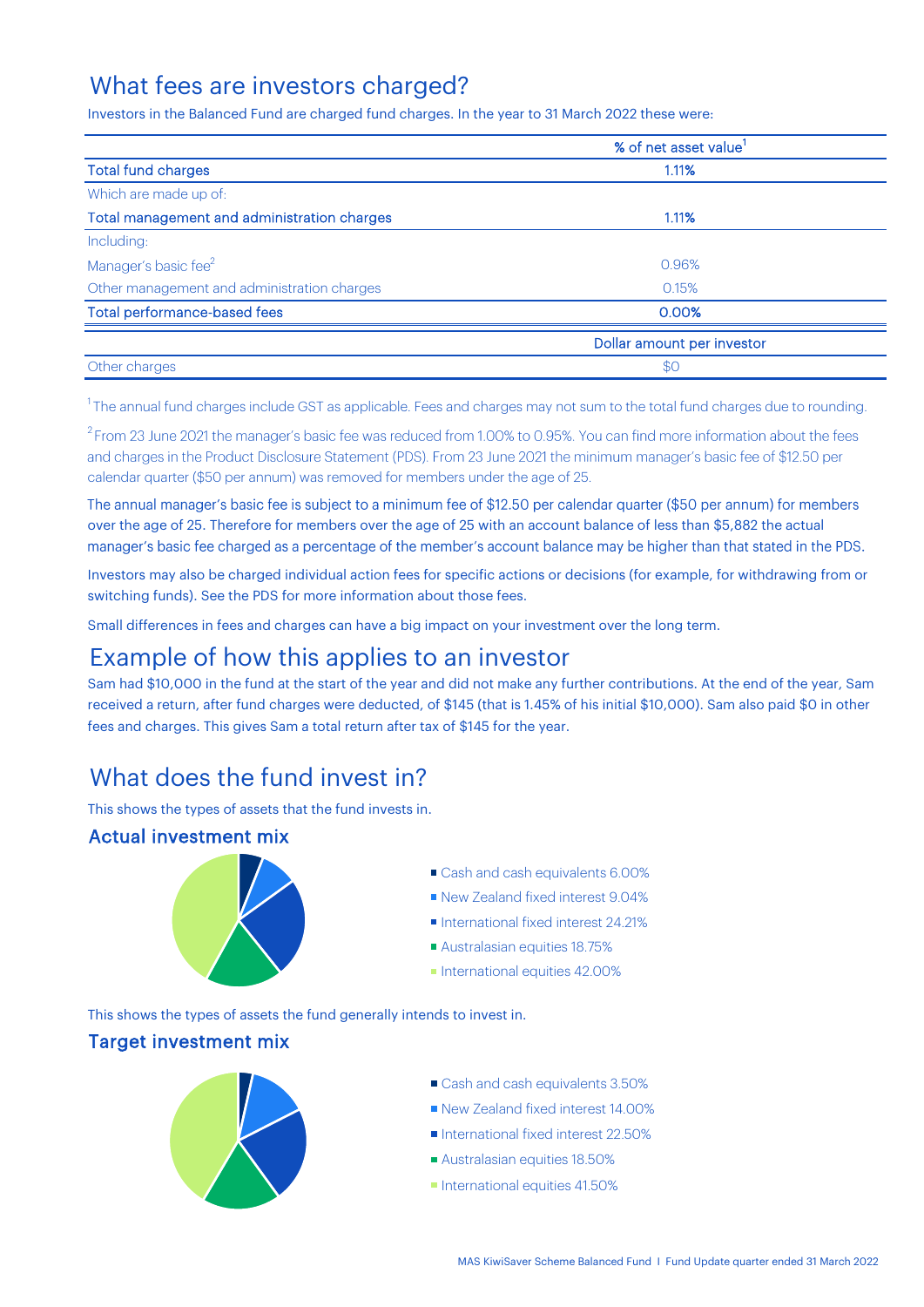### Top 10 investments

| <b>No</b>       | Asset name                                                 | % of fund<br>net assets | <b>Type</b>                     | Country   | <b>Credit rating</b><br>(If Applicable) |
|-----------------|------------------------------------------------------------|-------------------------|---------------------------------|-----------|-----------------------------------------|
|                 | Hunter Global Fixed Interest Fund                          | 24.21%                  | International fixed<br>interest | <b>NZ</b> |                                         |
| $\overline{2}$  | <b>JBWere Premium Custody Call</b><br><b>Account - NZD</b> | 2.81%                   | Cash and cash<br>equivalents    | NZ        |                                         |
| 3               | Microsoft Corp                                             | 2.52%                   | International equities          | <b>US</b> |                                         |
| $\overline{4}$  | NZ Govt 1.5% 15/05/2031                                    | 2.40%                   | New Zealand fixed<br>interest   | NZ        | <b>AAA</b>                              |
| 5               | Infratil Ltd                                               | 2.00%                   | Australasian equities           | <b>NZ</b> |                                         |
| 6               | Fisher & Paykel Healthcare Ltd                             | 1.43%                   | Australasian equities           | <b>NZ</b> |                                         |
| 7.              | Mainfreight Ltd                                            | 1.26%                   | Australasian equities           | <b>NZ</b> |                                         |
| 8               | Meridian Energy Limited                                    | 1.17%                   | Australasian equities           | NZ        |                                         |
| 9               | Tesla Inc                                                  | 0.97%                   | International equities          | <b>US</b> |                                         |
| 10 <sup>°</sup> | Alphabet Inc Class A                                       | 0.94%                   | International equities          | <b>US</b> |                                         |

The total value of the above investments as a percentage of the net asset value of the Balanced Fund is 39.71%.

## Currency hedging

Currency hedging can apply to some of the asset classes the fund invests in. As at 31 March 2022, the actual hedging is as follows:

| Asset class                   | Benchmark hedging rate               | Current hedging level |
|-------------------------------|--------------------------------------|-----------------------|
| <b>International Equities</b> | Benchmark 69% hedged (Range 0-138%)  | 73%                   |
| <b>Australasian Equities</b>  | Benchmark 138% hedged (Range 0-138%) | 67%                   |
| International Fixed Interest  | Benchmark 100% hedged                | 100%                  |

The 138% upper range reflects an approximate after-tax position of 100% (assuming a PIR of 28%), better aligning the hedge position with the underlying assets, which have a different tax treatment. Please refer to the Statement of Investment Policy and Objectives on the scheme register at [disclose-register.companiesoffice.govt.nz](https://disclose-register.companiesoffice.govt.nz/) for more information.

## Key personnel

The 5 persons who have the most impact on investment decisions for the Balanced Fund as at 31 March 2022.

| <b>Name</b>             | <b>Current position</b>   | Time in current<br>position | Previous or other<br>position | Time in previous or other<br>position |  |
|-------------------------|---------------------------|-----------------------------|-------------------------------|---------------------------------------|--|
| <b>Bruce Robertson</b>  | Portfolio Manager,        | 25 Years, O Months          | Partner, Goldman Sachs        | 7 Years, 1 Month                      |  |
|                         | <b>JBWere</b>             |                             | <b>JBWere</b>                 |                                       |  |
| <b>Tom Phillips</b>     | Portfolio Manager,        | 17 Years, 7 Months          | Corporate lawyer, Bell        |                                       |  |
|                         | <b>JBWere</b>             |                             | Gully                         | 7 Years, 8 Months                     |  |
| <b>Earl White</b>       | Executive Advisor.        | 19 Years, 2 Months          | <b>Treasurer, BNP Paribas</b> | 8 Years, 7 Months                     |  |
|                         | <b>Bancorp Treasury</b>   |                             |                               |                                       |  |
| <b>Phil Borkin</b>      | Senior Strategist,        |                             | Senior Macro Strategist,      |                                       |  |
|                         | <b>JBWere</b>             | 3 Years, 3 Months           | <b>ANZ</b>                    | 4 Years, O Months                     |  |
|                         | Head of Asset Allocation, |                             |                               |                                       |  |
| <b>Hayden Griffiths</b> | <b>JBWere</b>             | 25 Years, 11 Months         | Analyst, BZW                  | 2 Years, 5 Months                     |  |